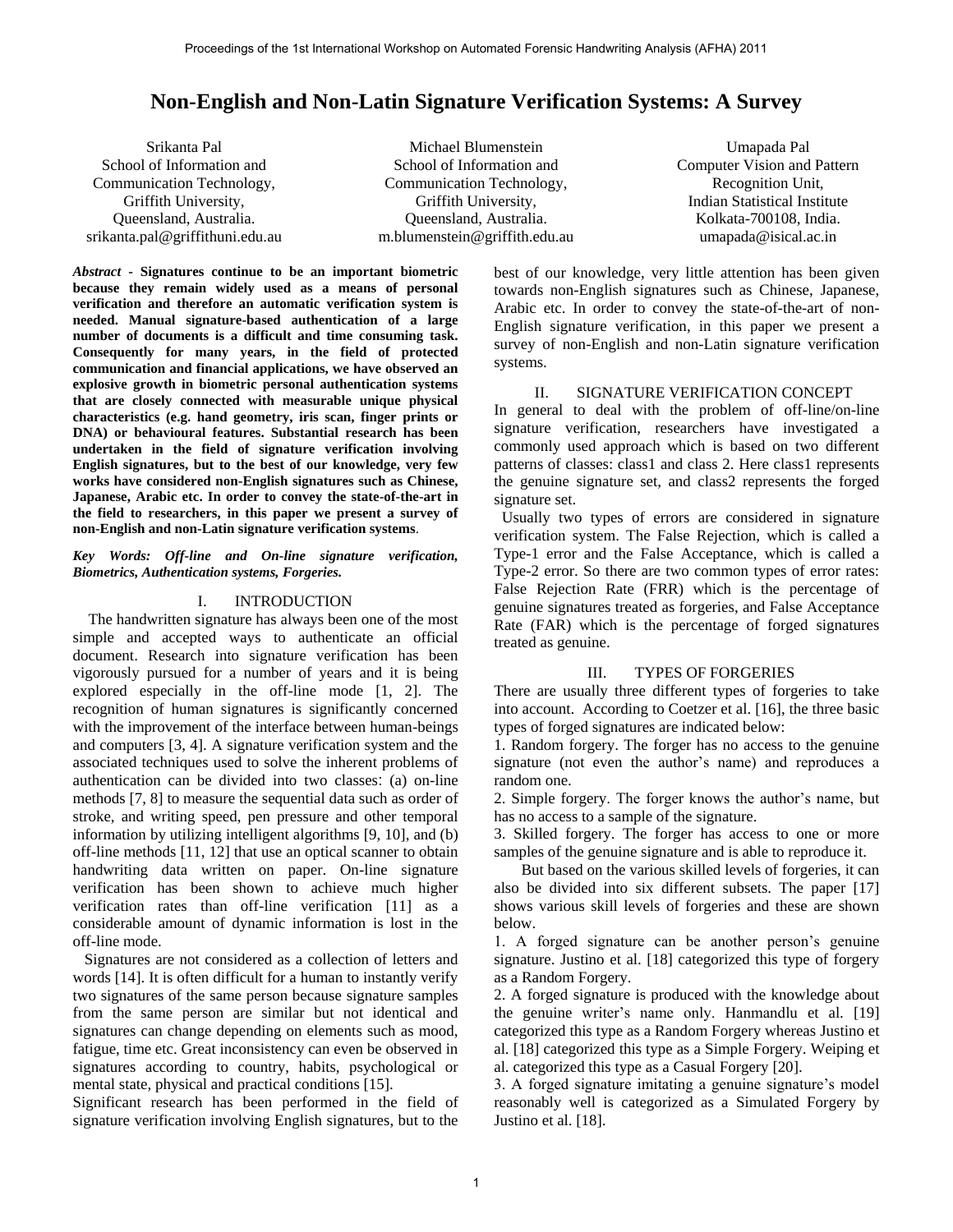4. Signatures produced by inexperienced forgers without the knowledge of their spelling after having observed the genuine specimens closely for some time are categorized as Unskilled Forgeries by Hanmandlu et al. [19].

5. Signatures produced by forgers after unrestricted practice by non-professional forgers are categorized as Simple Forgery/Simulated Simple Forgery by Ferrer et al. [21], and a Targeted Forgery by Huang and Yan [22].

6. Forgeries which are produced by a professional imposter or person who has experience in copying Signatures are categorized as Skilled Forgeries by Hanmandlu et al. [19].

### IV. NON-ENGLISH SIGNATURE VERIFICATION **TECHNIQUES**

We think that the shape of non-English signatures and writing styles are different to English signatures. Arabic script is written from left to right. Most of the Japanese signatures consist of two to six kanji, hiragana and/or katakana component characters and they are spaced appropriately from each other. Persian signatures are also different from other signature types because people usually do not use text in it and they draw a shape as their signature. Hence in this work, non-English signature verification systems are reported and they are described below.

# *A. Chinese Signature Verification Systems*

 Chinese signature consists of many strokes and these strokes can be taken into consideration for signature authentication. Liu [23] discussed this issue, but he discussed it from the point of view of identifying a signature manually.

#### *Off-line Chinese Signature Verification Systems*

 Lv et al. [24] developed a Chinese off-line signature verification system. A database of 1100 signatures was developed for experimentation. Support Vector Machines (SVM) are used as a classifier. Four different types of features such as moment feature, direction feature, grey distribution and stroke width distribution are used here. Based on each feature, the accuracies are calculated separately and an average accuracy was also calculated based on all combined feature sets. An average error rate 5.10% is found using the combined feature sets. SVM based techniques are also proposed by Chen et al. [25] and Meng et al. [26] for Chinese signature verification. Shen et al. [27] proposed an off-line Chinese signature verification system based on geometric features. A database of 800 signatures was used for experimentation and obtained 96.8% accuracy. Four main features such as: (a) Envelope of the signature (b) Cross-count feature (c) Centre of gravity feature and distance between vectors made from the centre of gravity (d) Embedded white area and position are used to optimise the verification scheme. Some similar works are also proposed by Bajaj et al. [28] and Huang et al. [29].

 Lin and Li [30] proposed a Chinese signature verification scheme using normalized Zernike moment invariants (NZMI). A total of 210 signature samples were collected from 35 writers. The average accuracies of 8% and 12% are obtained for FRR and FAR, respectively. Belkasim et al. [31] introduced a new recursive formula to derive Zernike moments.

 In another work of Lin and Li [32], they utilized a set of shape features based on special characteristics of Chinese signatures along with high pressure feature. Their features includes: (a) Ratio of a signature's height to its width. (b) Ratio of a signature's height to its packed width (c) Slant (d) Stroke width. To define the global high-pressure features (GHP) they use Ammar et al's [33] dynamic threshold selecting method. A database of 100 genuine Chinese signatures and 50 forged signatures are collected for the experiment. Reported FRR and FAR rates are 1.0% and 4.0%, respectively.

 Chang et al. [34] presented a dynamic handwritten Chinese signature verification system based upon a Bayesian neural network. Features such as: timing features, average velocity feature, average length in the eight directions, width/height ratio, left-part/right-part density ratio, upper-part/lower-part density ratio etc are utilize in the work. Similar works are proposed by Brault and Plamondon [35] and Lorette [36]. A database of 1200 signature samples is collected. The experimental results show the type I error is about 2% and the type II error rates are approximately 0.1% and 2.5% for "simple" and "skilled" forgeries, respectively.

 Ji et al. [37] developed an off-line Chinese signature verification system based on a weighting factor of similarity computation. Their earlier paper introduces an improved approach to verify off-line Chinese signatures and it is described in [38]. In their proposed scheme, seven features such as (a) Relative horizontal centre (b) Relative vertical centre (c) The number of points having horizontal neighbours (d) The number of points having vertical neighbours, (e) The number of points having positive diagonal neighbours (f) The number of points having negative diagonal neighbours and (g) Stroke thickness of the segments are used. This technique for off-line Chinese signature verification based on different weighting factors is compared with an expert on questioned documents used to verify a signature sample [39]. The experimental results are generated differently using different data sets. The average ERR is 3.30% and the average EAR is 16.50% for simple forgeries when the weighting factor is 0.04.

 Ji and Chen [40] proposed an off-line Chinese signature verification System. A method to solve the problem for random forgeries and simple forgeries is presented in their paper. The pre-processing techniques used here are described in detail in [41]. The features are extracted in seven steps as discussed in the paper [33]. A database of 4800 handwriting samples from 32 participants is used in this method to obtain a verification accuracy rate of 91%.

 Zuo et al. [42] proposed an off-line Chinese signature verification scheme using Pseudo-Zernike invariant moments as for static features due to scale and translation invariance. High-density factors, relative gravity centre and Wavelet Transform are used as dynamic features. A database of 290 signatures was collected. As a result of their experiments, the FAR and FRR was 7.84% and 6.89%, respectively.

 Cheng et al. [43] presented a handwritten Chinese signature verification scheme. An attributed string matching approach based on the writing sequences of an input signature is proposed. In order to obtain an attributed string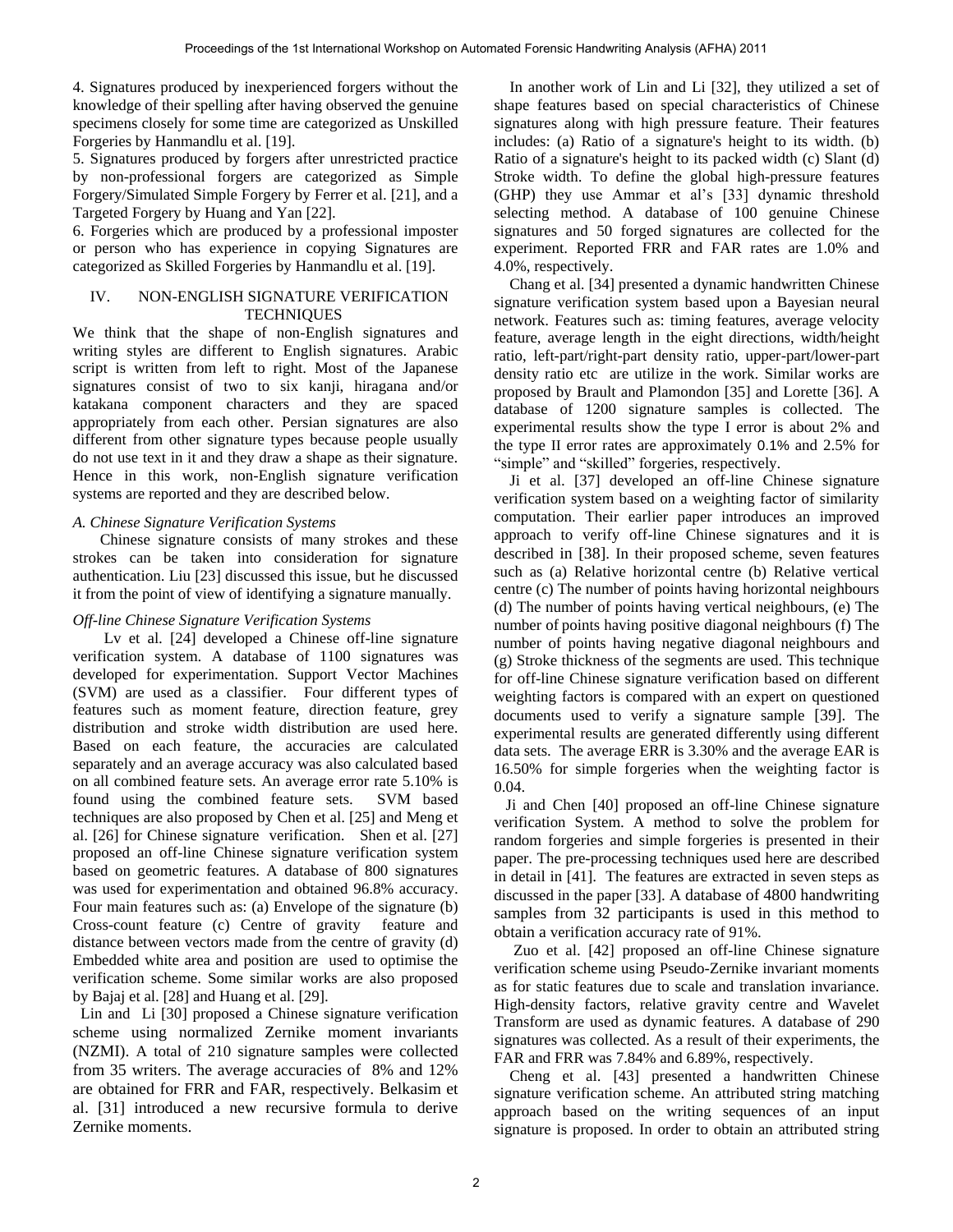that is used in the string matching similarity calculation, the input signatures are split into several segments. The stroke attributed feature is used in their proposed technique. A large database is used to obtain 1.5% and 3.6% for type1 and type2 error rates respectively. A similar matching method is performed by Chen et al. [44].

 Ye et al. [45] developed an off-line handwritten Chinese signature verifier with an inflection feature. Different scale wavelet transforms are used in the curvature signature signals transformation. The signature curves are divided into several parts, i.e. the strokes, according to the inflections. The distance between two corresponding strokes is measured with a Dynamic Time Warping algorithm. A database of 3120 signatures was collected for the experiments. The rate of FRR and FAR (skilled forgery) are 1.33 % and 6.72%, respectively.

#### *On-Line Chinese Signature Verification Systems*

Xiao and Dai [46] introduced a hierarchical on-line Chinese signature verification system. First, global features are applied to obtain a statistical decision through comparing their weighted distance. Secondly, the input primitive string is matched with its reference primitive string by attributed automaton. In their paper an attributed automaton [47] which has four edit operations (insertion, deletion etc.) are applied to solve the problem of inconsistency of signature segmentation.

 Tseng and Huang [48] presented an on-line Chinese signature verification scheme based on the ART Neural Network. The verification method based on one bit quantized pressure patterns, which constitute time domain information. The timing information contained in the on/off motions of handwriting is analysed by Zimmermann and Varady [49]. Carpenter and Grossberg [50] also proposed a method based on the ART Neural Network. The error rates 4.5% and 5% are obtained for type1 and type 2, respectively. Techniques based on neural network expert systems to identify Chinese signature are proposed by Ng and He [51] and He et al. [52].

 Cheng et al. [53] presented an on-line Chinese signature verification system using a voting scheme. Global feature, line segment feature, 8-directional chain code feature, Spectral information, similarity of position sequences, similarity of velocity sequence, similarity of attribute strings, segment correlation, Tremor feature are used in these nine expert steps. A database of 600 genuine signatures and 12000 forge signatures is used. Some similar types of works are conducted by Suen et al. [54] and Jeng et al. [55] based on neural networks and wavelet transforms respectively. Y. Mizukami [56)] developed a handwritten Chinese character recognition system using hierarchical displacement extraction based on directional features. Other techniques involving online signature verification can be obtained in [57-64].

#### *B. Japanese Signature Verification Systems*

 The Japanese handwritten signature verification is difficult due to the lack of stability and individuality. Only a few articles are available on Japanese handwritten verification and they are discussed as follows. Ueda et al. [65] presented an off-line Japanese signature verification system using a pattern matching technique. The similarity

between two signatures obtained by pattern matching is affected by stroke widths. Stroke widths vary with the pen used for signing, and even if signatures are written with the same pen, the stroke width may also vary. In their modified pattern matching method, the strokes of the signatures are first thinned and then the thinned signatures are blurred by a fixed point-spread function. A database of 2000 signatures including 100 genuine signatures from 10 writers and 100 forged signatures from 10 writers are used. An average error rate 9.10% is obtained. Some techniques for verification of Japanese handwritten signatures have been proposed in [66- 68].

 Yoshimura and Yoshimura [69] presented off-line verification of Japanese signatures after elimination of background patterns. Some preprocessing techniques to eliminate the background pattern are performed as follows: position adjustment, filtering, clipping of random noise and smoothing for noise elimination etc. The verification stage following the preprocessing stage is based on the Arc Pattern Method. A small data set is used to obtain an error rate of approximately 14%. Mizukami et al. [70] proposed an offline Japanese signature verification system using an extracted displacement function.

#### *C. Persian Signature Verification Systems*

 Ghandali et al. [71] proposed an off-line Persian signature identification and verification system based on Discrete Wavelet Transform and image fusion. In this method, DWT is employed to access high-frequency bands of signature shape. Then, different samples of a person's signature are fused together based on high frequency bands to generate the signature patterns. This pattern is saved in the learning phase. SVMs are used here as classifiers. A database consists of 6 genuine, 1 simple forgery and 1 skilled forgery signatures from each of the 90 signers is used. The error rates, 8.9% and 10% are obtained for FRR and FAR, respectively. Chalechale and Mertins [72], Chalechale et al. [73] proposed a Persian signature recognition system using line segment distribution. Zoghi et al. [74] introduced a Persian signature verification system using Improved Dynamic Time Warping-based Segmentation and Multivariate Autoregressive Modelling. A database including 1250 genuine signatures and 750 forged signatures was used to obtain an accuracy of 88.8% for the testing of skilled forgery signatures. The statistical spectral estimate for each signature segment is obtained via the use of an Auto-Regressive model [75]. The verification process is carried out using an Artificial Neural Network with a multilayer perceptron architecture described in [76].

#### *D. Arabic Signature Verification Systems*

 Ismail et al. [77] proposed an off-line Arabic signature recognition and verification technique. In the first phase (Identification phase) some features are extracted and there features are: area filtering, translation, extraction of the circularity feature, normalization, image enhancement, partial histogram (Vertical projection, Horizontal projection), Centres of gravity, extraction of the global baseline (BSL), extraction of the upper limit (UL) and lower limit (LL), thinning, calculation of the global slant etc. In this phase, the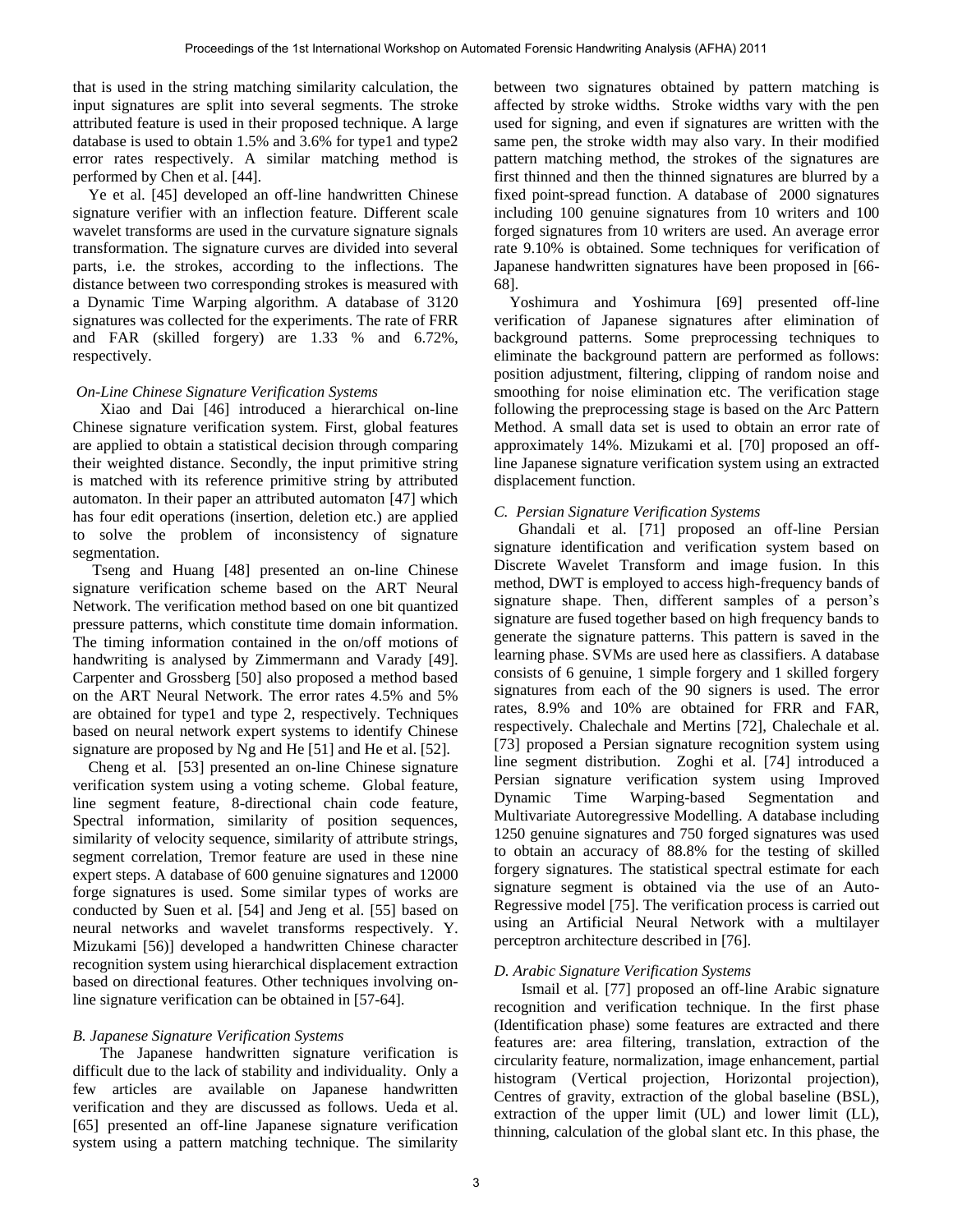features are classified into two main groups: global features and local features. In the second phase (Verification phase) some other features are also extracted such as central line features, corner line features, central circle features, corner curve features and critical point features. A set of signature data consisting of 220 genuine samples and 110 forged samples is used for experimentation. Their system obtained a 95.0% recognition rate and a 98% verification rate. Other techniques of Arabic handwritten word recognition systems are described in [78-87].

#### V. OUR INSIGHTS AND FUTURE WORK

As we could observe among the literature of non-English signature verification research, the maximum work has been performed for Chinese language systems. For Japanese, Arabic and Persian only a few pieces of work have been done. Despite the many works in this area, from this survey, we can observe that there are still many challenges in this research area. Signatures may be written in different languages and we need to undertake a systematic study of this. To the best of our knowledge there is no published work on signatures written in Indian languages. India is a multilingual and multi-script country and except for English, many people write signatures in local state languages such as Hindi, Bangla, Telugu, Tamil, etc. Thus there is a need to work on signatures written in Indian languages. Researchers have used different features for signature verification. Combinations of different classifiers as well as novel and hybrid classifiers should be explored in future work to enhance performance. Accordingly in this survey we noted that all the published work is based on foreground information. A combination of background and foreground information may be considered for obtaining better results in the future.

#### VI. CONCLUSION

To highlight the state-of-the-art to researchers in the field, this paper presents a survey of the literature on non-English and non-Latin signature verification. Different existing approaches are discussed and compared along with their FAR, FRR and associated accuracies. The accuracy rates obtained so far from the available systems is not sufficiently high, and more research on off-line signature verification as well as on-line signature verification is required.

#### REFRRENCES

- [1] S. Chen, and S. Srihari, "Use of Exterior Contour and Shape Features in Off-line Signature Verification", 8<sup>th</sup> ICDAR, pp. 1280-1284, 2005.
- [2] Hai Rong Lv, Wen Jun Yin and Jin Dong, "Off-line Signature Verification based on deformable grid partition and Hidden Markov Models", International Conference on Multimedia and Expo. (ICME-2009) pp. 374 – 377.
- [3] B. Majhi, Y.S.Reddy and D.P.Babu, "Novel Features for Off-line Signature Verification" International Journal of Computers, Communications & Control, Vol. I, No. 1, pp. 17-24, 2006.
- [4] M.A. Ferrer, J.B. Alonso and C. M. Travieso, "Off-line Geometric Parameters for Automatic SignatureVerification Using Fixed-Point Arithmetic" in Pattern Analysis and Machine Intelligence, vol.27, 2005.
- [5] S. Madabusi, V. Srinivas, S. Bhaskaran,M. Balasubramanian, "On-line and off-line signature verification using relative slope algorithm", Int Workshop on Measurement Systems for Homeland Security, (IMS 2005) , pp. 11 – 15.
- [6] F. A. Fernandez, J. Fierrez, M. M. Diaz and J. O. Garcia, "Fusion of Static Image and Dynamic Information for Signature Verification, 16th Int. Conference on, Image Processing, (ICIP-2009), pp. 2725-2728.
- [7] Xue Ling, Yunhong Wang, Zhaoxiang Zhang and Yiding Wang, "Online signature verification based on Gabor features", Wireless and Optical Communications Conferences (WOCC-2010), pp.  $1 - 4$ .
- [8] Simina Emerich, Eugen Lupu and Corneliu Rusu. "On-line Signature Recognition Approach Based on Wavelets and Support Vector Machines", Int Con on Automation Quality and Testing Robotics (AQTR-2010), pp.1-4.
- [9] A. Kholmatov, and B. Yanikoglu, "Identity Authentication using improved online signature verification method", Pattern Recognition Letters, 2005.
- [10] T. S. Ong, W. H. Khoh, A. B. J. Teoh, "Dynamic Handwritten Signature Verification based on Statistical Quantization Mechanism", Int Conf. on Computer Engineering and Technology, 2009, pp. 312 - 316.
- [11] M. Kalera, S. Srihari, and A. Xu. "Offline signature verification and identification using distance statistics", IJPRAI- 2004, pp.1339-1360.
- [12] D. Bertolini, L.S.Oliveira, E.Justino, R.Sabourin, "Reducing forgeries in writer-independent off-line signature verification through ensemble of classifiers", Pattern Recognition 43 (2010) 387 – 396.
- [13] I. Pottier and G. Burel, "Identification and Authentication of Handwritten Signatures with a Connectionist Approach", In Proc. 1994 IEEE Conf. On Neural Networks, pp. 2948–2951, July 1994.
- [14] B. Fang, C.H. Leung, Y.Y. Tang, K.W. Tse, P.C.K. Kwok and Y.K. Wong, "Off-line signature verification by the tracking of feature and stroke positions", Pattern Recognition, 2003, pp. 91–101.
- [15] R. Abbas and V. Ciesielski, "A Prototype System for Off-line Signature Verification Using Multilayered Feedforward Neural Networks", 1995.
- [16] J. Coetzer, B. Herbst, and J. D. Preez, "Off-line signature verification using the discrete radon transform and a hidden markov model", EURASIP Journal on Applied Signal Processing, 2004, 4, 559–571.
- [17] V. Nguyen, M. Blumenstein, V. Muthukkumarasamy and G. Leedham, "Off-line Signature Verification Using Enhanced Modified Direction Features in Conjunction with Neural Classifiers and Support Vector Machines" ICDAR-2007, pp. 734 – 738.
- [18] E. J. R. Justino, F. Bortolozzi, and R. Sabourin, "A comparison of SVM and HMM classifiers in the off-line signature verification," Pattern Recognition Letters, vol. 26, pp. 1377-1385, 2005.
- [19] M. Hanmandlu, M. H. M. Yusof, and V. K. Madasu, "Off-line signature verification and forgery detection using fuzzy modelling," Pattern Recognition, vol. 38, pp. 341-356, 2005.
- [20] H. Weiping, Y. Xiufen, W.Kejun,"A survey of off-line signature verification," Intelligent Mechatronics and Automation, 04,pp. 536 - 541.
- [21] M. A. Ferrer, J. B. Alonso, and C. M. Travieso, "Offline geometric parameters for automatic signature verification using fixed-point arithmetic," PAMI, vol. 27, pp. 993-997, 2005.
- [22] K. Huang and H. Yan, "Off-line signature verification using structural feature correspondence," PR, vol. 35, pp. 2467-2477, 2002.
- [23] K. Liu, Handbook of seal imprint and signature verification, Taipei, 1990.
- [24] H. Lv, W. Wang, C. Wang, Q. Zhuo, "Off-line chinese signature verification based on support vector machines," PRL, pp. 2390–2399, 2005.
- [25] Xiaojing Chen, Xiaomin Yu, Di Wu, Yong He, "Application of Leastsquare Support Vector Machines in Qualitative Analysis of Visible and Near Infrared Spectra: Determination of Species and Producing Area of Panax", Fourth Int. Conf. on Natural Computation, 2008, pp. 107-111.
- [26] M. Meng, X. Xi, Z. Luo, "On-line Signature Verification Based on Support Vector Data Description and Genetic Algorithm",World Congress on Intelligent Control and Automation, 2008, pp. 3778- 3782.
- [27] Y. Shen, Q. Qiang, J. Pan, Off-line Signature Verification Using Geometric Features Specific to Chinese Handwriting, "24th Int. Conf. Information Technology Interfaces", (ITI 2002), June 24-27, Croatia.
- [28] R.Bajaj, S.Chaudhury, Signature Verification using multiple neural classifiers, Pattern Recognition, 1997, (PR-1997) pp.1-7.
- [29] K.Huang, H.Yan, Off-line signature verification based on geometric feature extraction and neural network classification, (PR-1997) pp.9-17.
- [30] Hai Lin, Hai-Zhou Li, "Chinese Signature Verification with Moment Invariants",Int Con on Systems, Man, and Cybernetics, 1996,pp. 2963 – 2968.
- [31] S.O.Belkasim, M. ShridharM.Ahmadi, "Pattern recognition with moment invariants: a comparative study and new results", PR, pp. 11 17-1 138.
- [32] Jun Lin and Jie-gu Li, "Off-Line Chinese Signature Verification", Int. Conference on Image Processing, (ICIP-1996) pp. 205 – 207.
- [33] M. Ammar, Yuuji Yoshida & Teruo Fukumura, "Off-line Pre-processing and Verification of Signature", IJPRAI, 1988, Vol. 2, pp.589-602.
- Hong-De Chang, Jhing-Fa Wangt and Hong-Ming Suent, "Dynamic Handwritten Chinese Signature Verification", ICDAR-93, pp. 258 – 261